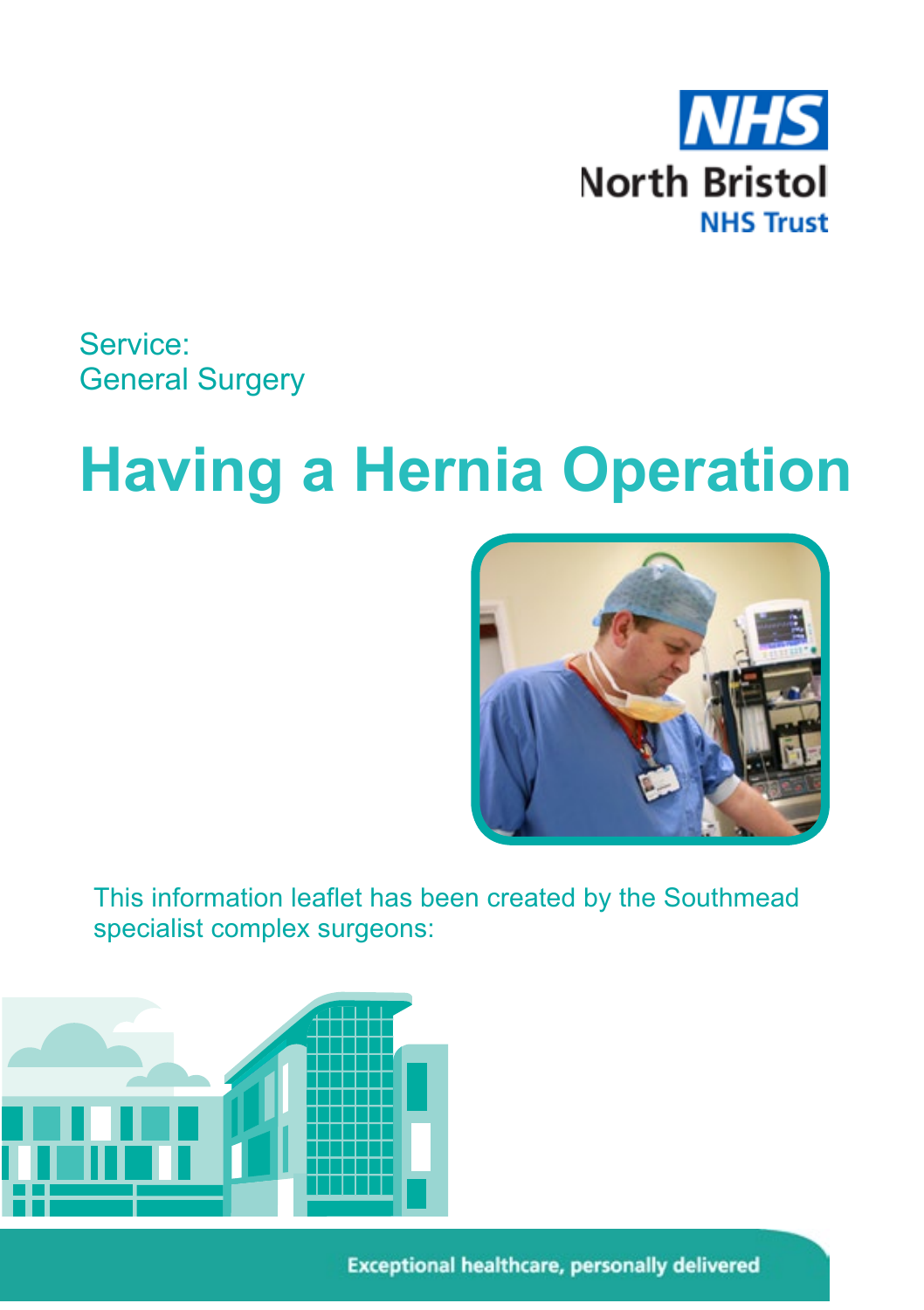# **Patient name:**

 $\sim$ 

Hernia type: Inguinal Femoral Umbilical Epigastric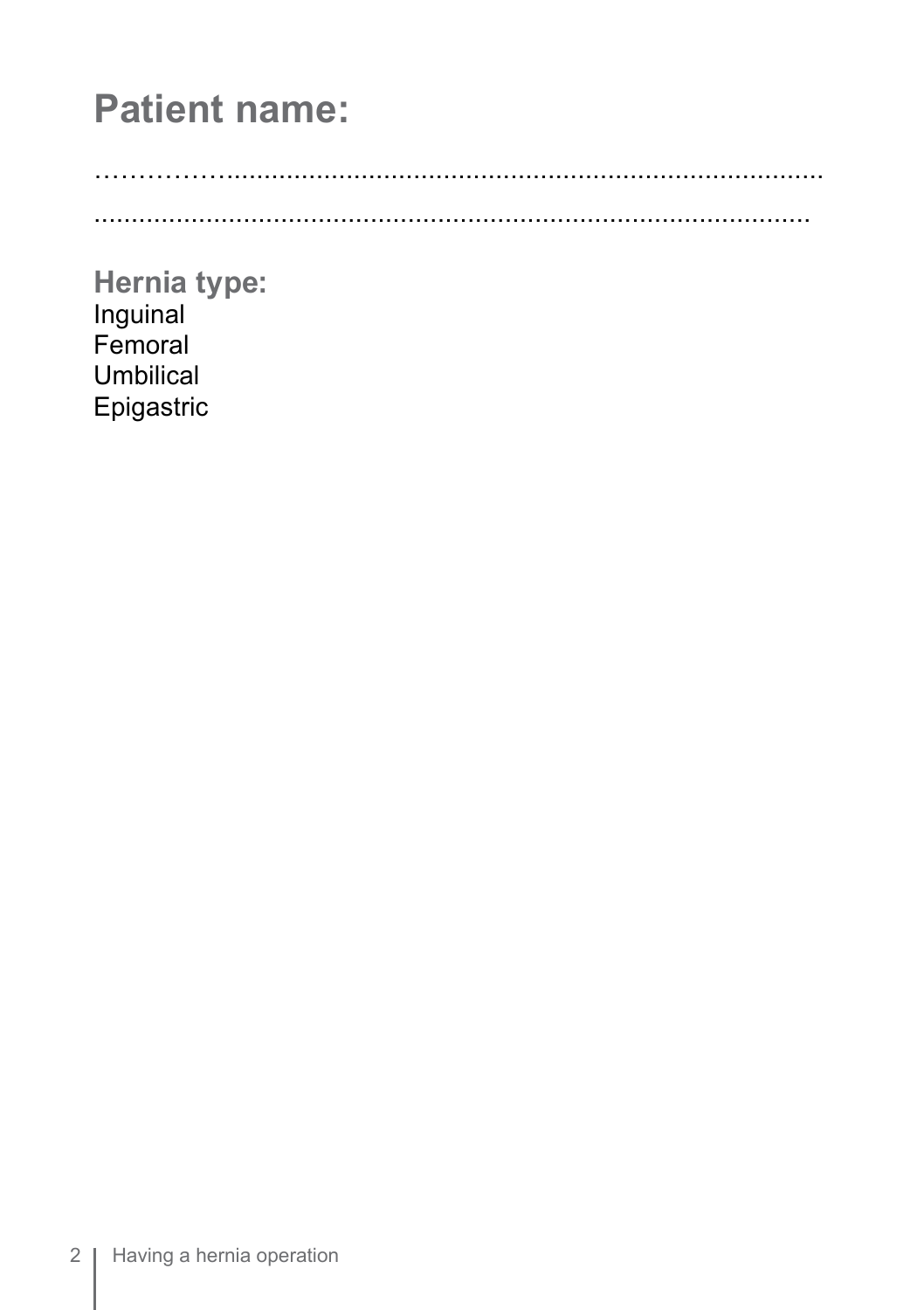# **What is a hernia?**

A hernia occurs when the layers of muscle of the belly wall split apart, leaving a gap through which the contents of the abdominal cavity protrude. This is what the lump or bulge is, at the site of your hernia.

### **What is a hernia repair?**

To repair a hernia, the split in the muscle layer that has produced the gap needs to be repaired by closing the gap



mouth of hernia body of hernia abdominal wall neck of hernia

shut with either strong permanent internal stitches, or by patching with an artificial permanent patch of material, often called a mesh.

**Schematic Drawing of a Hernia**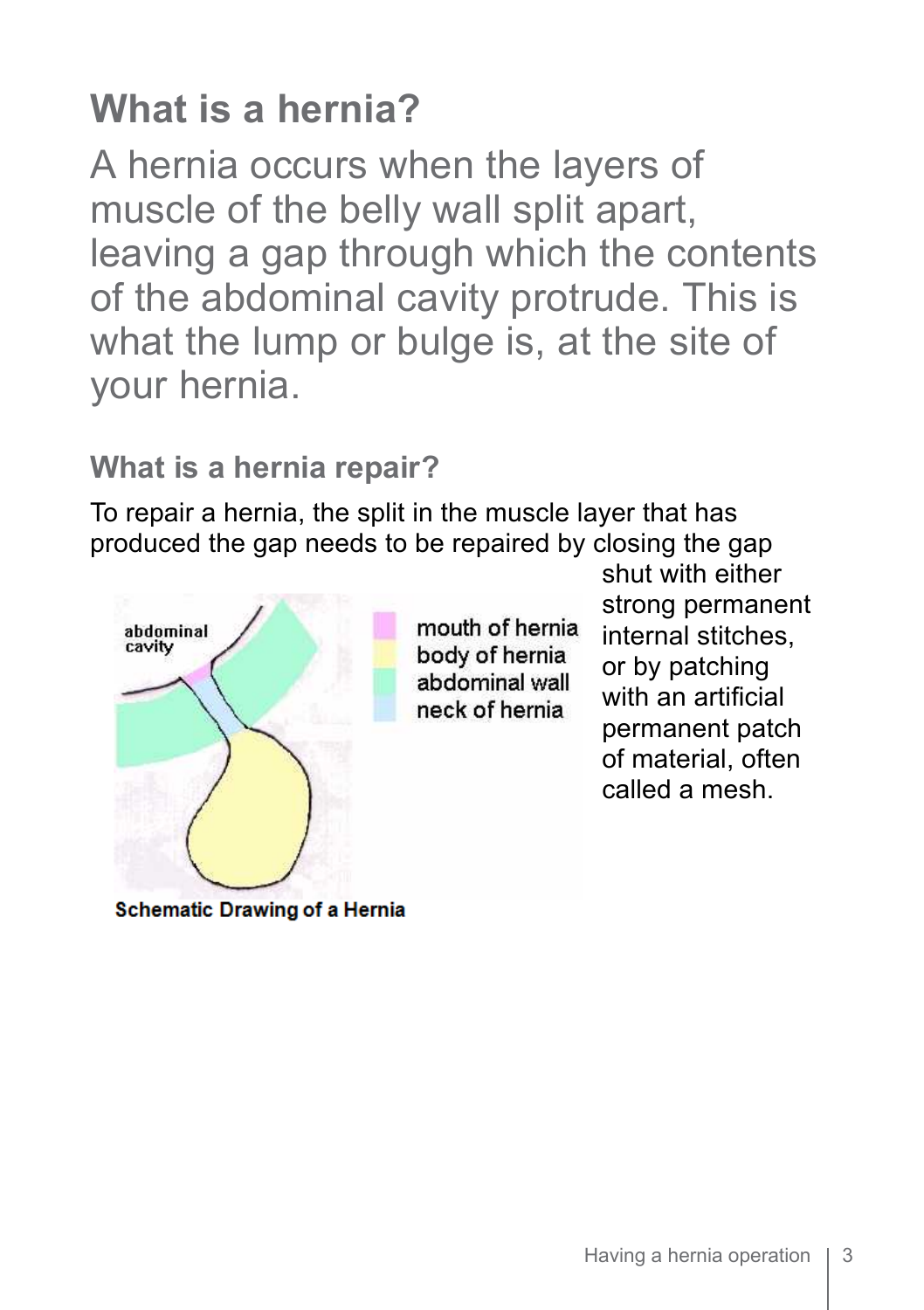### **Are there different types of hernias?**

Yes. Hernias occur in several different areas of the body. These include:

- $\blacksquare$  **Inguinal hernias** (in the groin). These are the most common type of hernia. They are more common in men than women.
- **Femoral hernias** (in the groin). These are ten times less common than inguinal hernias.
- **Umbilical hernias** (at the belly button). These are also very common
- **Paraumbilical hernias** (at or near the belly button, but usually off to one side). These are also very common.
- Epigastric/ventral hernias (these occur anywhere in a line between the bottom of the breast bone and the belly button). Quite common, and usually occur in younger people.
- $\blacksquare$  **Spigelian hernias** (at the side of the abdomen). These are very rare.
- Lumbar hernias (in the flank). These are even rarer.

Each type will be discussed in more detail later on.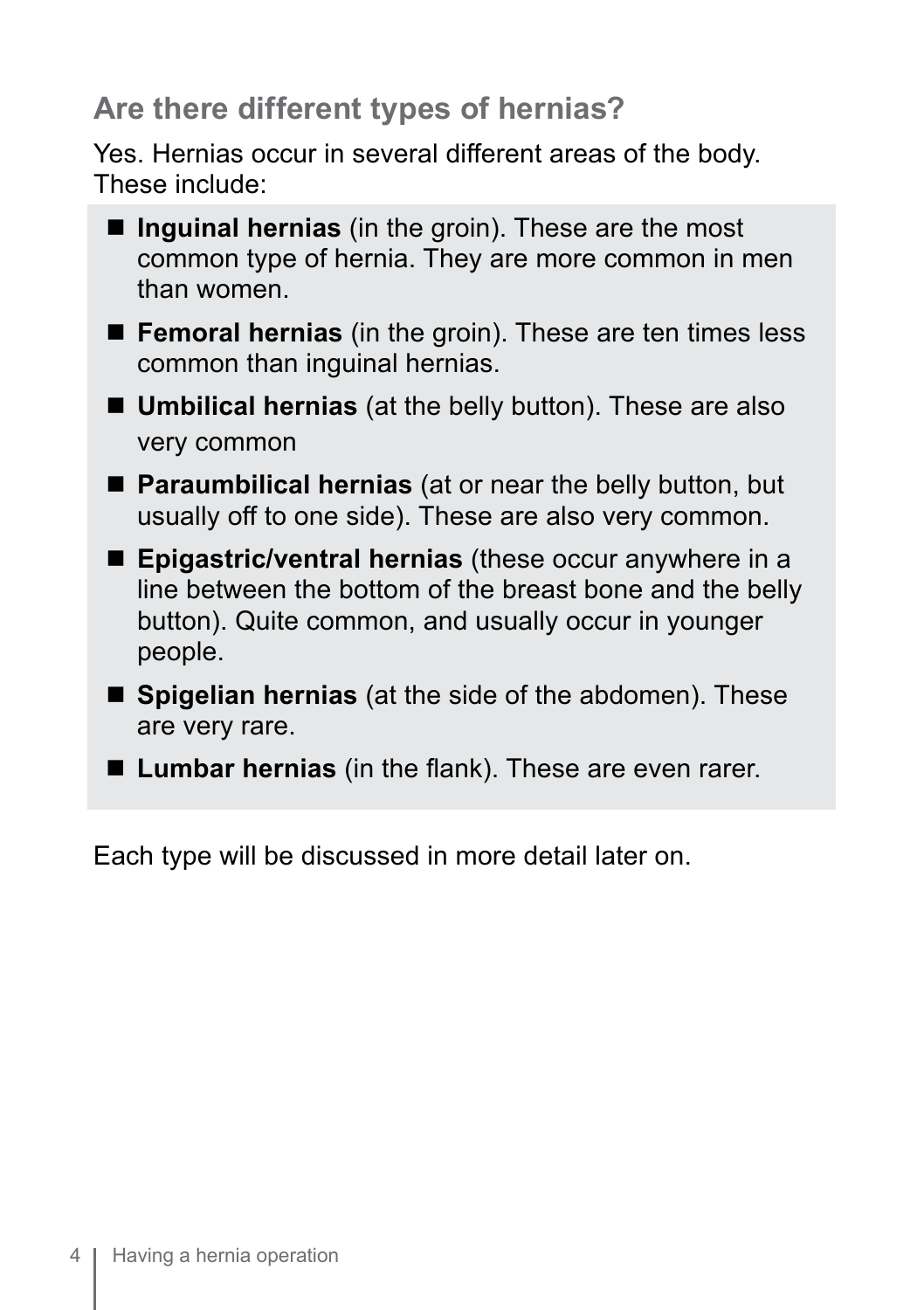**Anatomical diagram of hernia sites**



**What sort of trouble can hernias cause?** 

A hernia may cause no pain or discomfort at all, and you may simply notice that there is a lump present. Often the lump disappears when you lie down.

Some people experience discomfort, aching, or an actual pain at the area where the lump appears. This is often worse towards the end of the day, when you have been on your feet a lot. You may notice that this discomfort can be reduced/ stopped by lying down and pushing and massaging the lump away (the contents of the hernia go back in to the abdominal cavity).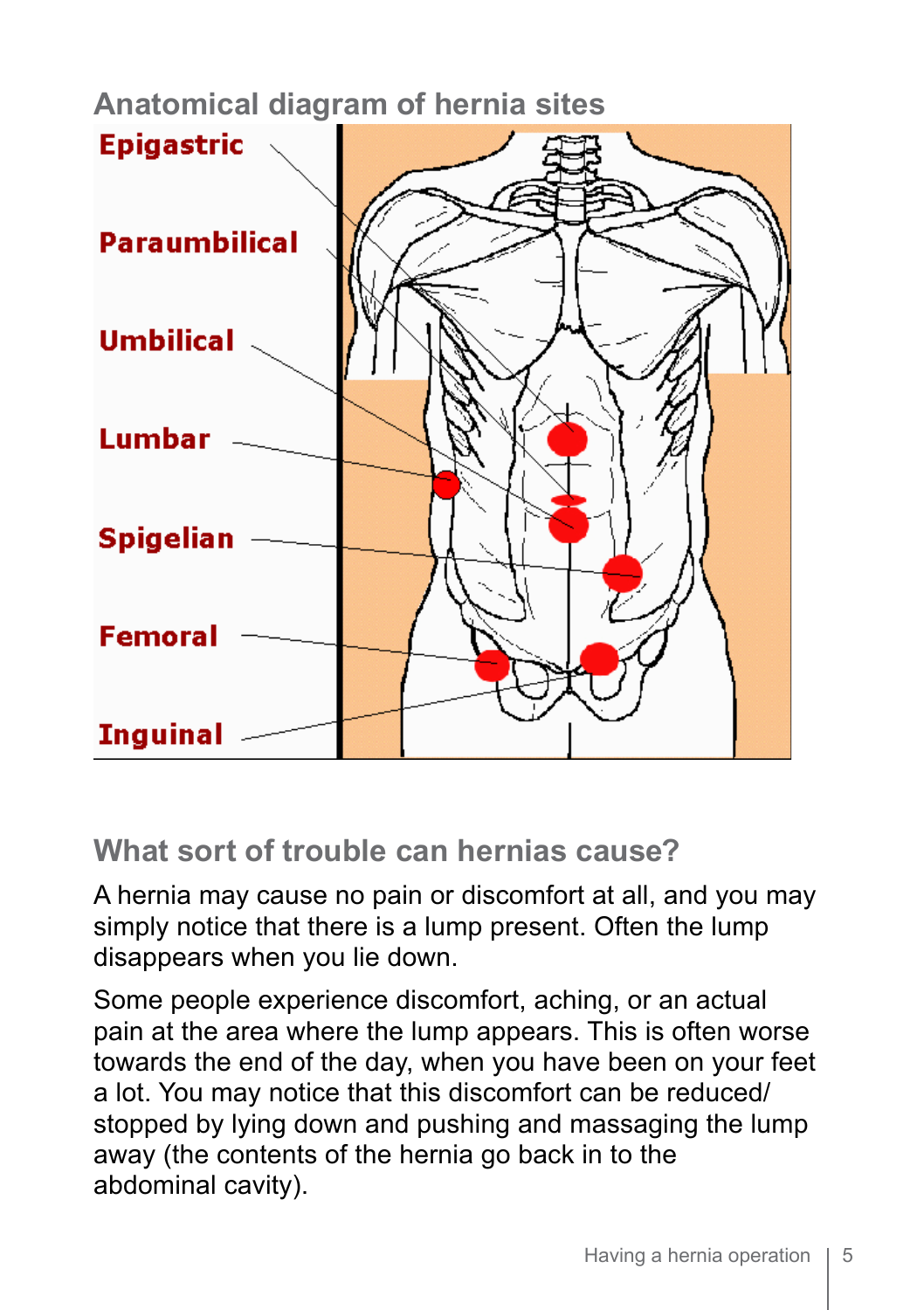## **Do all hernias need to be operated on?**

No. Some small hernias, which are not causing discomfort, can be left alone. Sometimes a small hernia will continue to grow, and eventually after months, but usually after several years, it may reach a size where it causes discomfort or is large enough that it might develop complications. Should your hernia grow significantly larger, tell your GP who will send you back to see a surgeon.

# **Can hernias develop complications?**

Yes. Fortunately the majority of hernias do not develop complications but remain simply as a lump, which may be painless, or cause minor discomfort.

#### **The complications are:**

- $\blacksquare$  **Irreducible**. This means that the hernia lump never goes away. The hernia may always have been like that from the very start (common with umbilical/paraumbilical/ventral/ epigastric hernias) when it is not painful, or only causes mild discomfort occasionally. Other hernias may originally have gone away by themselves when you lay down or pushed on them, but by having grown larger, have stopped going away. This is commonest with femoral and inguinal types of hernias. If you have a hernia which does not go away, you should have it looked at by a doctor, particularly if the hernia lump becomes painful or you start to be sick (in which case you need to be seen by a doctor as an emergency as it may mean that you have developed an obstructed or strangulated hernia).
- $\blacksquare$  **Obstructed**. This is uncommon and means that part of the bowel has become stuck within the hernia, blocking the bowel from passing food and fluid along. This will result in colicky pains in the belly (like trapped wind, the pains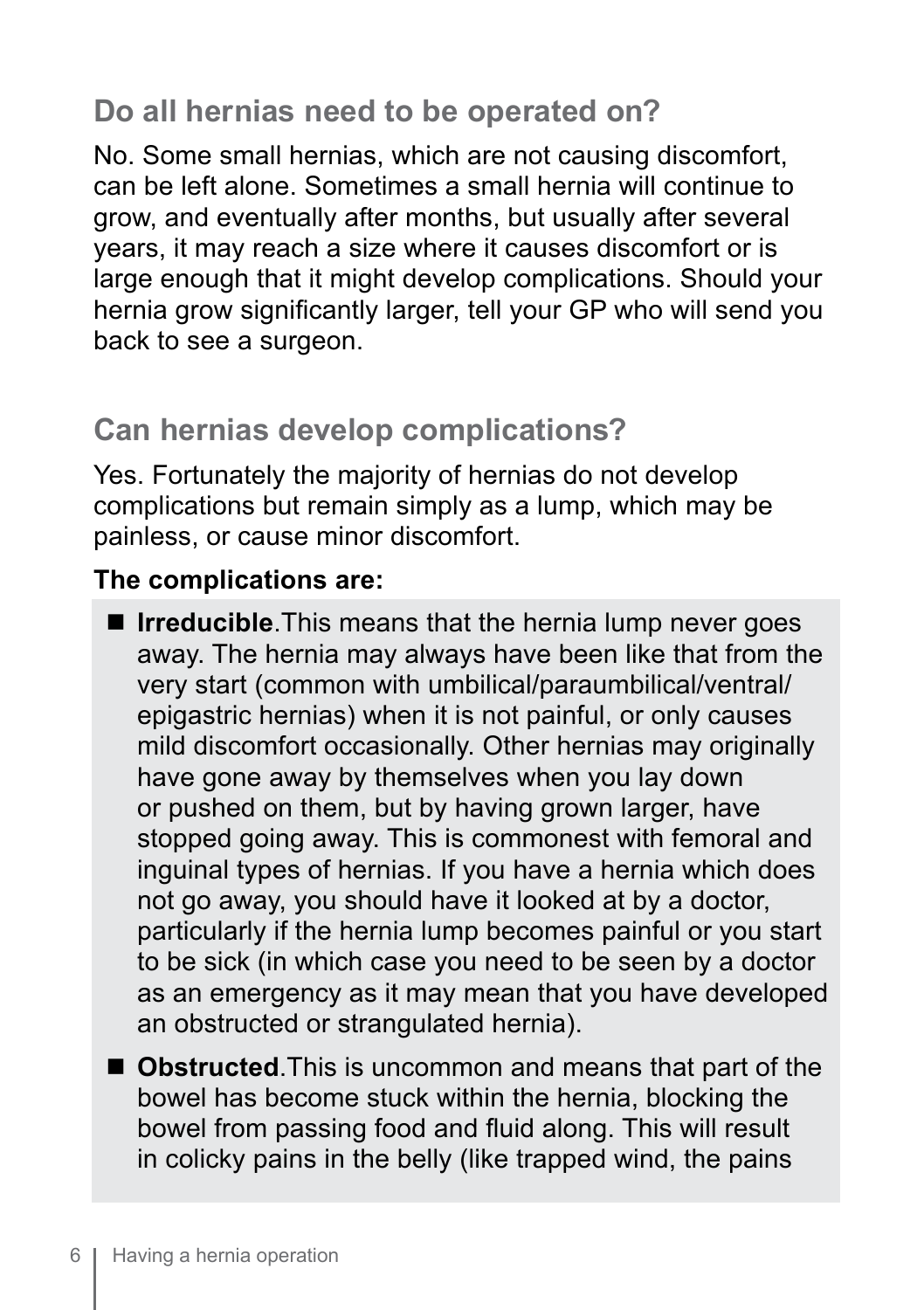come and go in waves), followed by vomiting. You will also notice that you have stopped passing wind from the back passage and your hernia lump is hard, often painful, and will not go away. It has become irreducible. **If this happens you must seek immediate attention from your GP or hospital Accident & Emergency department.**

**E** Strangulated. This is the most severe complication that a hernia can have. It occurs when there is severe pain at the site of the lump, sometimes followed several hours later by the skin over the lump becoming red, and often a griping pain in the belly. This may progress to vomiting and a stoppage of all bowel activity (you stop passing wind from the back passage, and your bowels don't work).

#### **If this happens you must seek immediate medical attention from your GP or hospital Accident & Emergency department.**

The hernia lump contains abdominal contents: either a fatty sheet of tissue called the omentum, or bowel. When strangulation occurs, it means that so much bowel or omentum has squeezed in to the hernia through the gap in the muscles that it cuts off its own blood supply and the tissue in the hernia dies. This process can occur in just a few hours, which is why it is called a surgical emergency.

Fortunately this is a rare complication of a hernia.

**E** Skin changes. The skin overlying a longstanding hernia, can become stretched and thinned. At its worst, an ulcer can develop.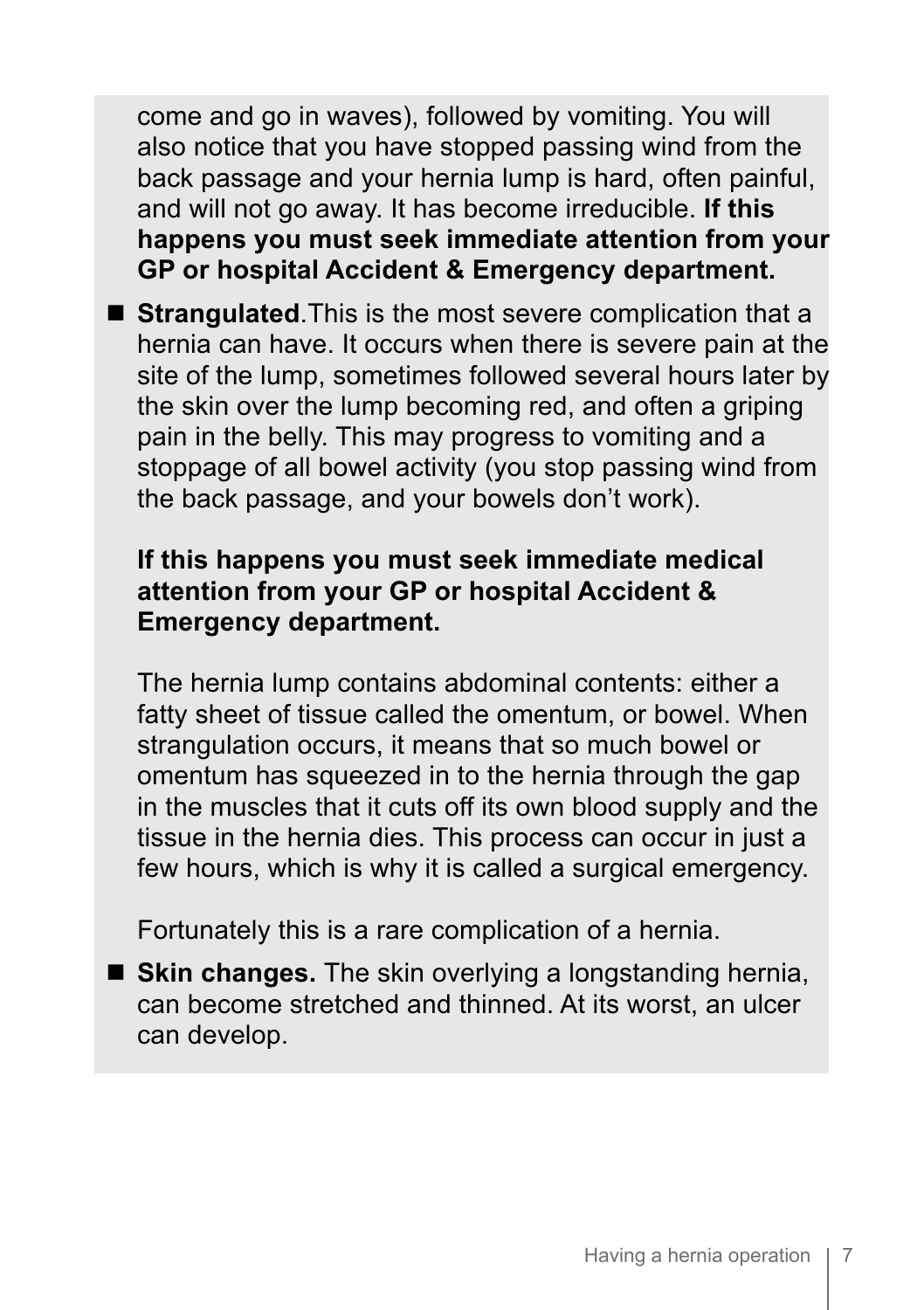## **Can there be complications of an operation to fix my hernia?**

Yes. All operations carry a risk.

#### **There are general risks that are common to all operations:**

- **Wound infection**: the skin around the wound may go red and painful or the wounds may leak pus. Around 1 in 20 patients will experience this complication, usually after they are already at home. You should get your doctor or practice nurse to check your wound if this occurs, as you may need antibiotics. A short course of antibiotics usually clears the infection within days.
- **Bruising**: it is quite normal to experience some bruising where your wound is, often this does not appear until after you have gone home from hospital. Occasionally a very large bruise may form which take weeks to go away. The wounds may ooze a little bit of blood or clear fluid for the first 48 hours, requiring a change of wound dressing. This is quite normal.
- **Hetamatoma:** this means a collection of blood. In hernia operations, this usually occurs just beneath the wound, forming a lump. A large lump may take several weeks to disperse. As it disperses, bruising usually appears. With keyhole surgery of groin hernias, the haematoma may appear in the area where your hernia lump was, it is important not to mistake this haematoma for a recurrent hernia.
- Chest infection: if you develop a cough, or feel short of breath after your operation, you may have developed a chest infection. This is rare if you are fit and healthy. You are at high risk of this if you have a lung disease (chronic bronchitis, emphysema, severe asthma), and moderate risk if you are overweight, or are a smoker.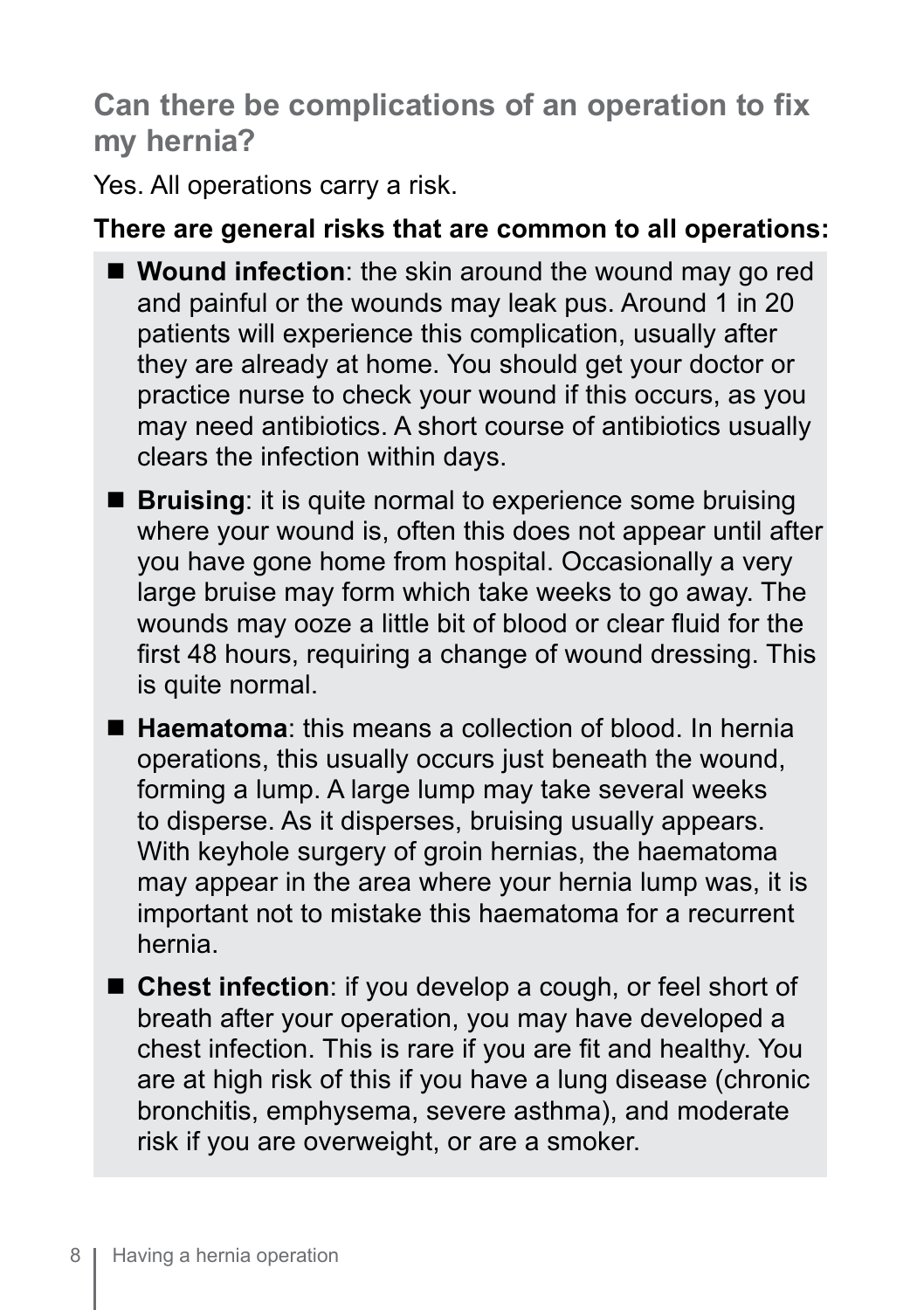- **n** Internal bleeding: this is rare (occurring in less than 1 in 1000 hernia operations), but may require you to have a blood transfusion, or a second operation in order to stop the bleeding.
- Allergic reactions to antibiotics or anaesthetics: this is also rare (occurring in less than 1 in 100 operations). If you have had a previous bad reaction to an anaesthetic or any medication, you **MUST** inform the surgeon or the anaesthetist before your operation.
- **Blood clots in the legs:** this is also known as deep venous thrombosis (DVT). It carries the risk of the blood clot moving from the leg up to the lungs (pulmonary embolus), which can be a life-threatening condition. A blood clot in the leg may not give any sign or symptom that it is there, or it may cause a pain in the leg (usually in the calf muscle) or swelling of the leg. A fit healthy person has a very small risk of DVT. Your risk is higher if you are overweight, a smoker, in poor general health, have difficulty walking, or have had a previous DVT. To reduce your chance of developing a DVT you will be encouraged to get out of bed as soon as you are sufficiently recovered from the anaesthetic. You may also be given an injection of a medicine called heparin, which is proven to reduce your chance of developing a large pulmonary embolus. While you are on bed rest you should exercise your calf muscles by moving your feet up and down.

#### **There are risks specific to the patient's general health:**

**If you have heart disease:** having an operation can put a strain on existing heart problems, resulting in a heart attack around the time of surgery. This may result in death, or prolonged ill health. You may have to have a heart scan (echocardiogram), and an anaesthetic review in advance of surgery. You may also require a review by a heart specialist (cardiologist).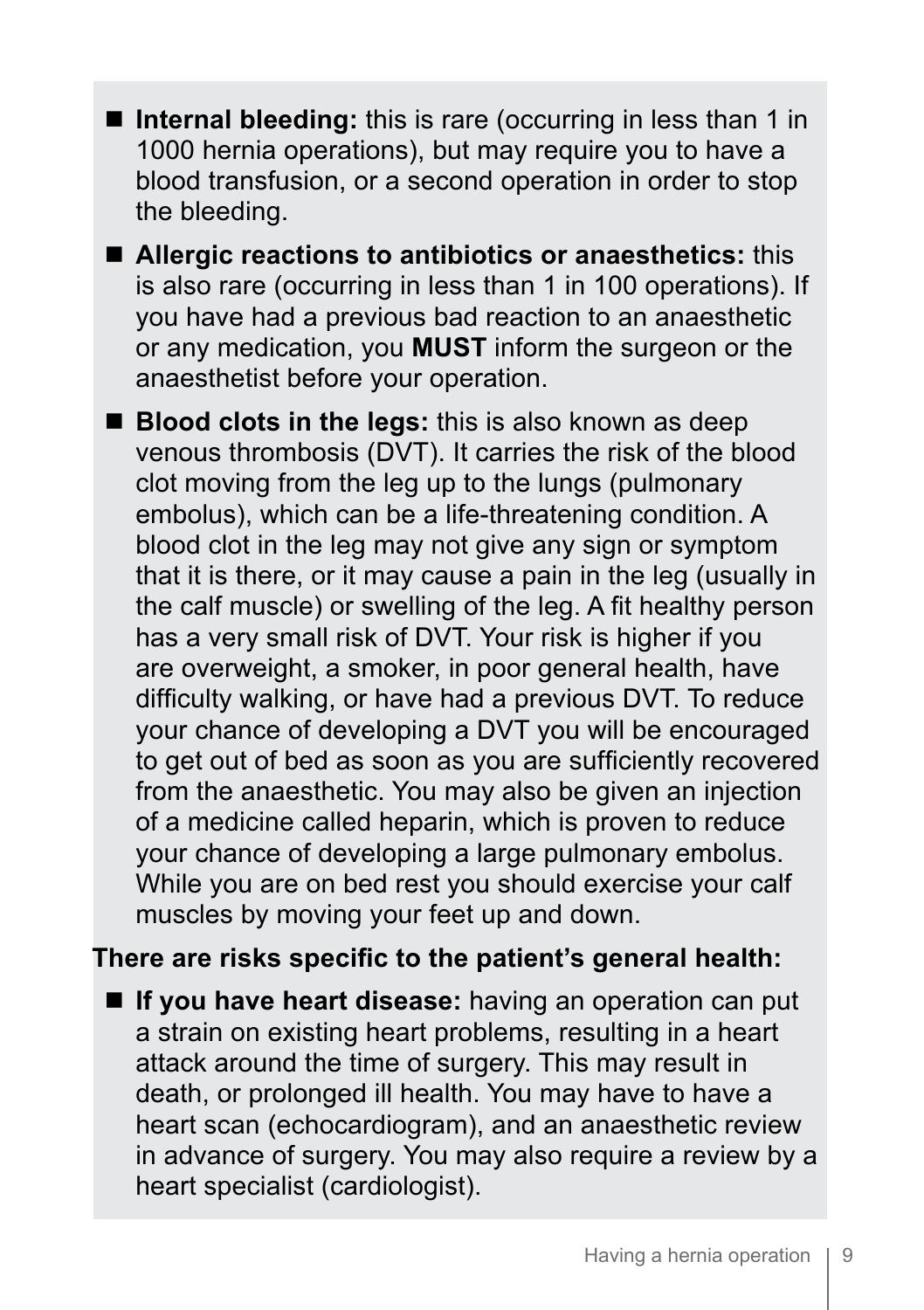**F** If you have breathing problems: you may require special tests on your lungs and an anaesthetic review. Your risk of developing a chest infection (pneumonia) will be markedly increased. People with severe breathing problems may require admission to the Intensive Care Unit for observation, sometimes for support on a breathing machine.

**If you are on warfarin: this will have to be stopped in** advance of your operation. Depending on why you are on warfarin, it may be necessary to keep your blood thinned with heparin prior to your operation; this needs to be done while you are in hospital. If so you will need to be admitted to hospital one or more days before your planned operation day. The heparin needs to be stopped several hours before you go to the operating theatre, so that your blood clots normally at the time of your surgery. It is not possible to operate on hernias without normal blood clotting, as the risk of a major life-threatening haemorrhage is too great. Clearly you have been put on warfarin in order to prevent your blood clotting normally, and there is a risk to you during the time you are off warfarin.

If your symptoms from your hernia are fairly mild and the hernia is small the surgeon may advise you that the risk of surgery is too high and advise you not to have the operation. Having surgery when you are on blood thinning medication always increases the risk that you will develop a haemorrhage at the time of surgery or in the first few days after surgery. You are also likely to get a lot of bruising.

**If you are on aspirin:** this increases the chances of bruising and bleeding around the time of surgery. We advise you to stop your aspirin three days before your operation, and start it again the day after your operation.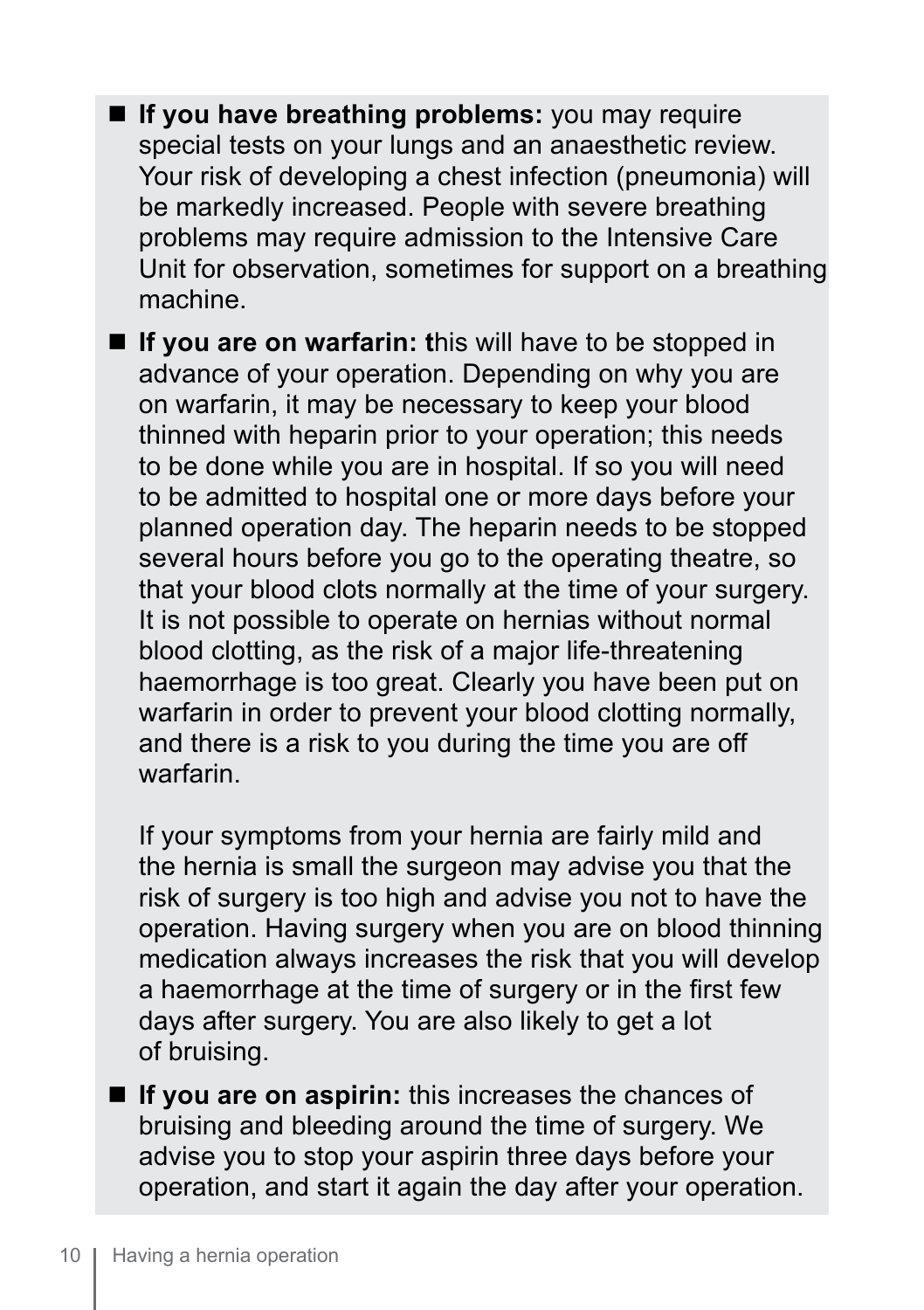- **If you are on clopidrogel:** this is another drug which acts similarly to aspirin, but is more powerful. We advise you to stop your clopidrogel (trade name is Plavix) seven to ten days before your operation and restart it the day after your operation.
- **If you have diabetes:** mild diabetes controlled by diet or a small number of tablets is often not a problem if you are having hernia surgery. If a combination of tablets, or insulin injections is required to keep your diabetes under control then you may have a longer stay in hospital, having insulin given by a drip. If you have had diabetes for many years it may have had a bad effect on your heart and kidney function and problems with your circulation: if this is the case then the risks to your life of having hernia surgery is increased.
- $\blacksquare$  **If you are overweight:** this greatly increases your chances of developing a blood clot in the legs, which may lead to a pulmonary embolism (the blood clot travels to the lungs, a condition which can be fatal). You are also at increased risk of developing a chest infection (pneumonia) and a wound infection. People who are overweight are also at increased risk of having diabetes and heart disease, which also increases your risks when having surgery (as described above). Obesity is also one of the main reasons a hernia occurs in the first place and if you remain overweight after surgery there is a much higher chance of your hernia coming back in the future (recurrence). Sometimes you may not be able to have a hernia operation if you are too heavy as the recurrence rate makes the operation very likely to fail and not worth doing in the first place.
- **If you are a smoker:** you are at increased risk of developing a chest infection and blood clots in the legs after an operation. Smoking also increases the risks of heart disease, so you are at increased risk of developing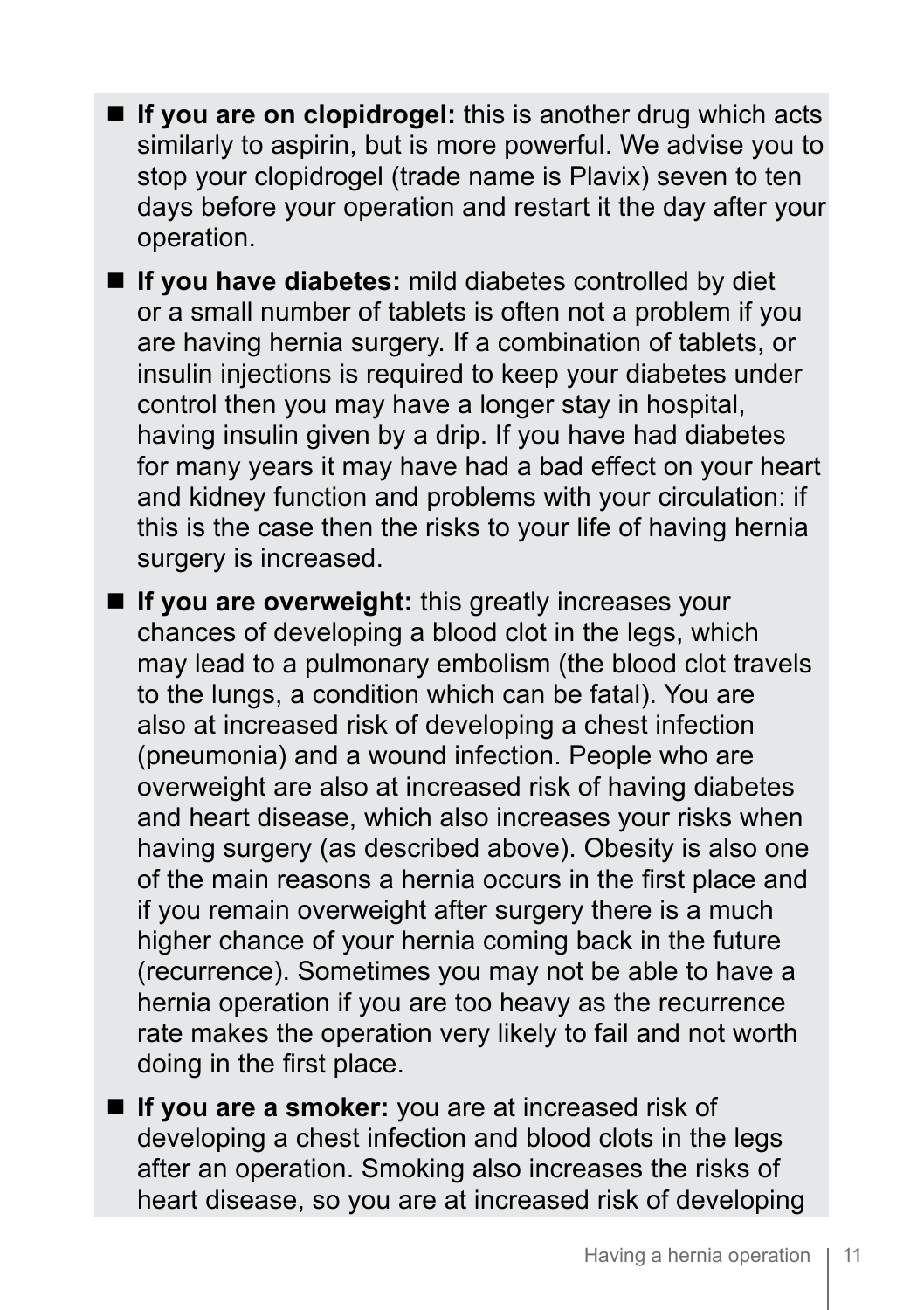a heart attack or stroke around the time of surgery, even from one cigarette a day. Smoking also makes your body's wound healing much less effective and likely to develop infections.

#### **If we feel you are a high-risk patient, we will tell you.**

Complications specific to each type of hernia site are described later.

### **Complications due to the mesh itself**

All types of mesh used to repair hernias are made of synthetic material that is not absorbed by the body, but remains permanently in place. This is why they are so successful in repairing hernias. Rarely, however, there can be problems related to the mesh itself:

- **Pain:** The mesh is designed to induce scarring, which gives the hernia repairs its strength. Everyone gets some pain after surgery, but 10-15% of people may get pain from the scarring that can take months to settle down. Uncommonly, one in 100 people will get a chronic pain syndrome from the hernia repair itself, thought to be due to scar tissue and this can be very hard to treat. It is important to think of this if you are having an operation for pain symptoms in the first place.
- $\blacksquare$  **Infection:** all meshes are sterilised and free of germs when they are put in. However, everyone carries germs on their skin, so there is a small risk that one of your skin germs could get on the mesh at the time of surgery and cause an infection. Mesh infection is a rare complication for hernia repairs performed as a planned operation, less than 0.2% of patients having a hernia repaired will get a mesh infection. Once a mesh is infected antibiotics may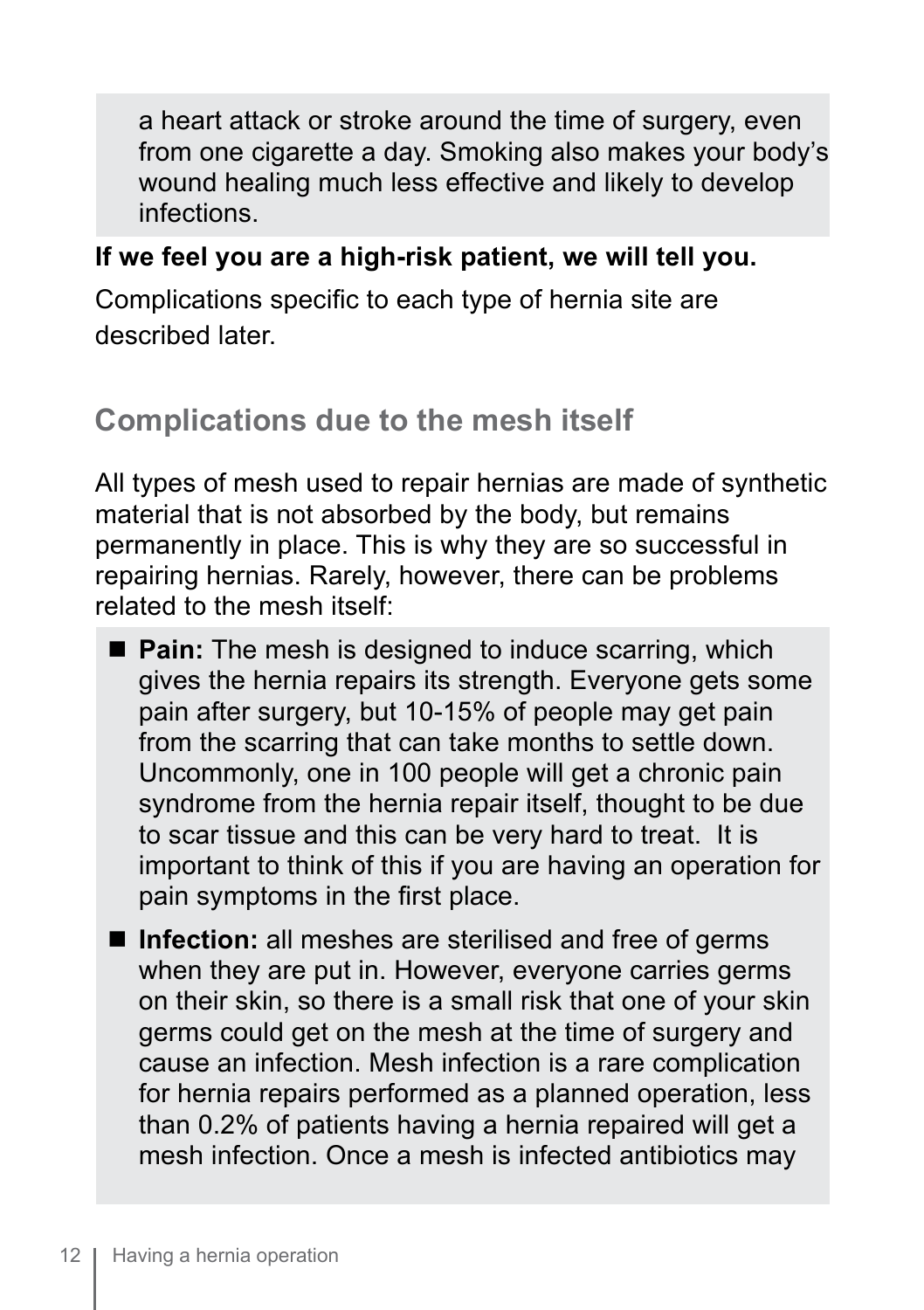not get rid of the infection, and you may require to have the mesh removed by further surgery. Having the mesh removed may result in the hernia coming back.

■ Bowel obstruction/bowel fistula: this extremely rare complication can only occur if the bowel is in contact with the mesh. In many hernia repairs this contact does not happen. Even where bowel is in contact with mesh, it is rare for this to cause a problem. Bowel can be in contact with the mesh in keyhole (laparoscopic) surgery of epigastric hernias, umbilical/paraumbilical hernias and spigelian hernias. Less commonly, bowel may come in contact with mesh in keyhole surgery of inguinal or femoral hernia repairs.

Open hernia repairs where mesh may be in contact with bowel include ventral, epigastric and umbilical hernias. It is extremely uncommon for mesh to get in contact with bowel in open hernia repairs of inguinal or femoral hernias.

Bowel obstruction or fistula usually requires major surgery to deal with it. The mesh may have to be removed, in addition to dealing with the bowel problem. Occasionally, a stoma (a piece of bowel brought to the surface of the abdomen) is required to allow healing to occur.

#### **Will I have a mesh hernia repair?**

The majority of hernias are now repaired with mesh. The mesh is made from synthetic material which is used to patch the muscle gap which is the hernia. The mesh is permanent, but is usually placed deeply within the layers of muscle, so that you are unaware of its presence.

The use of mesh has reduced the number of hernias that come back (called "recurrence" of a hernia).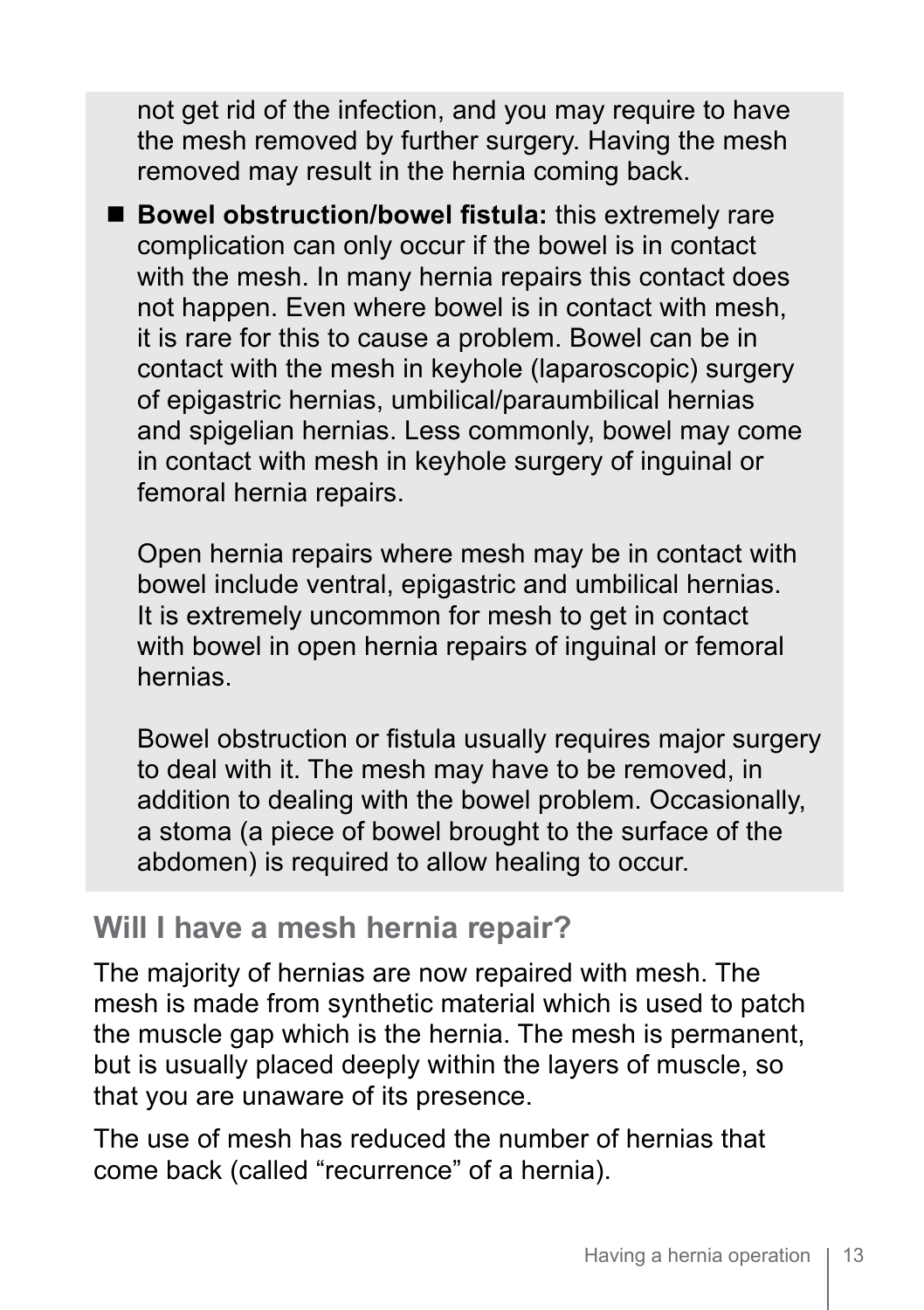## **So hernias can come back?**

Yes. The risk of a hernia coming back is related to many factors:

- $\blacksquare$  The type of hernia you have.
- $\blacksquare$  The size of hernia (larger ones often have large gaps in the muscle which are more difficult to patch successfully).
- $\blacksquare$  The hernia is recurrent (it has been repaired before, but has come back again).
- $\blacksquare$  If you are diabetic you heal less well. If you have an emergency operation.
- $\blacksquare$  If you have a heavy physical job or routinely undertake extremely strenuous exercise.
- $\blacksquare$  If you are on medication which impairs healing e.g. steroids, immunosuppressive medication.
- $\blacksquare$  If you have a chronic cough.
- $\blacksquare$  If you are overweight.

# **Will my hernia be repaired by keyhole surgery?**

This depends on what type of hernia you have, its size, and whether your surgeon is trained in keyhole (laparoscopic) surgery.

Keyhole surgery is a method of repairing a hernia through several small cuts on the belly, rather than a single larger one. Both keyhole and open surgery aim to close or patch the gap in the muscles that is the hernia.

Your surgeon will discuss with you which type of surgery they are planning to perform.

Keyhole surgery may not be an option for some hernias Keyhole surgery has to be performed under general anaesthetic, and has some extra risks attached, see below.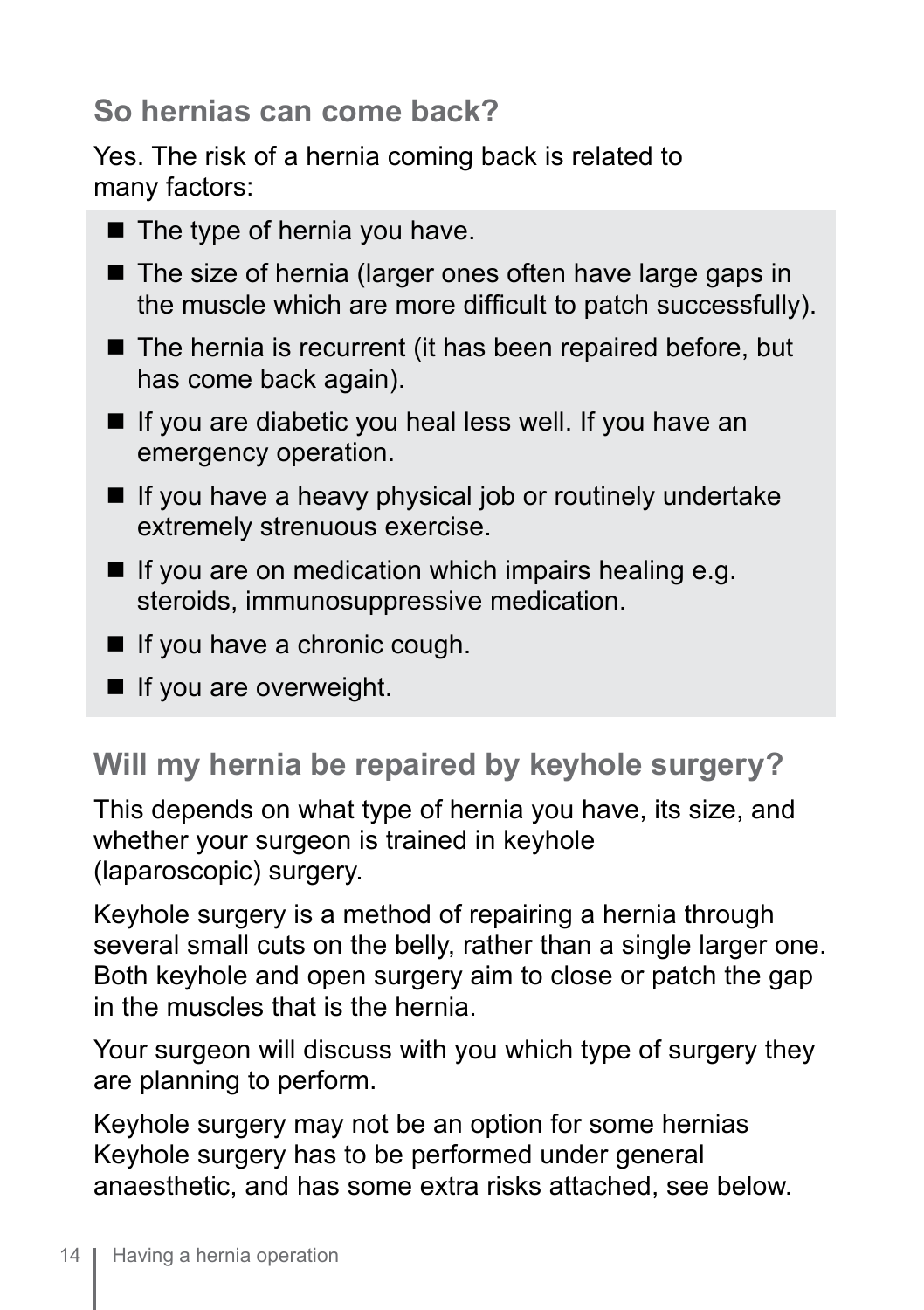Keyhole surgery always involves use of a mesh.

Your surgeon will be happy to discuss the option of keyhole surgery with you, and advise you as to whether your particular hernia is suitable for that method of repair.

The National Institute for Clinical Excellence (NICE) has assessed the benefits of keyhole versus open hernia repair only for inguinal hernias. They concluded that inguinal hernias which have come back after a previous repair (recurrent inguinal hernias), and bilateral inguinal hernias (having a right and left sided hernia at the same time) should be mesh repaired laparoscopically. They have also concluded that patients with a single inguinal hernia should be offered the choice of open or laparoscopic surgical mesh repair.

#### **Are there any advantages specific to keyhole surgery?**

Keyhole surgery of inguinal and femoral hernias causes less pain than open surgery in the first few days after surgery. It is also associated with fewer wound infections. There is also evidence to support that patients have an earlier return to normal activities and less prolonged groin pain after keyhole surgery.

#### **Are there any disadvantages specific to keyhole surgery?**

Yes. Keyhole surgery involves placing hollow metal tubes the width of a pencil, or larger, through the muscle of the abdominal wall. The muscle of the abdominal wall protects the contents of your abdomen (bowel, bladder etc.) from harm, and on rare occasions these metal tubes may unintentionally puncture something. This is a rare complication. This damage is usually identified at the time it happens, and is repaired, although it may prevent your intended operation from being completed. Less commonly, damage is not seen at the time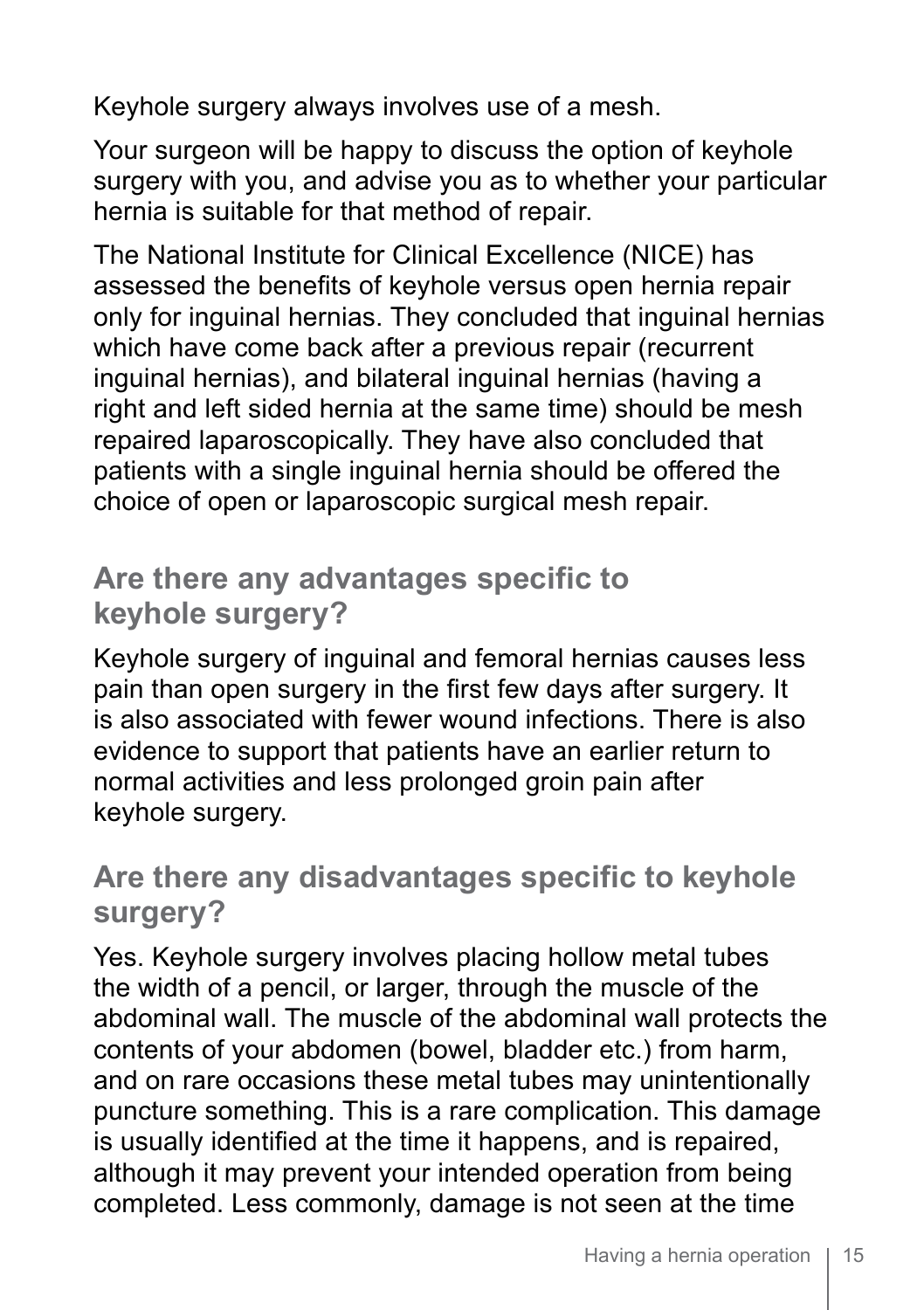of your operation, but you become unwell in the hours or days following your surgery, which alerts the doctors looking after you to the fact there is a problem. Under these circumstances you may require major surgery to correct the problem.

# Types of hernias:

**Inguinal hernia:** this type of hernia occurs in the groin, immediately above the crease at the top of the leg. It is much more common in men than women, and, if large, may extend down in to the scrotum, towards the testicle. It is virtually always repaired with a mesh. You may have a hernia on the right and left side at the same time: if so, most surgeons would choose to repair both hernias at the same time, using keyhole surgery. If you have a single hernia it may be repaired by open surgery or by keyhole surgery. If you have a single hernia there is a 10-30% chance you will develop a hernia on the opposite side at some time in your life. If you are fit and healthy, with someone at home who can look after you, you may be able to have your surgery as a day case.

It is possible to repair small inguinal hernias in slim people under local anaesthetic, by the open operation (keyhole surgery requires a general anaesthetic).

#### **Risks specific to inguinal hernia repair**

- **Bruising and swelling** of the scrotum (in men). Most men experience a minor degree of this, but in around 10-15% the skin of the scrotum becomes very bruised, which may take two to three weeks to go away. Significant swelling may require you to wear supportive underpants, and may be uncomfortable enough to require extra time off work.
- **Numbness** in the groin and/or upper scrotum. It is common to experience reduced sensation (a numb type feeling like that you experience in your cheek after a local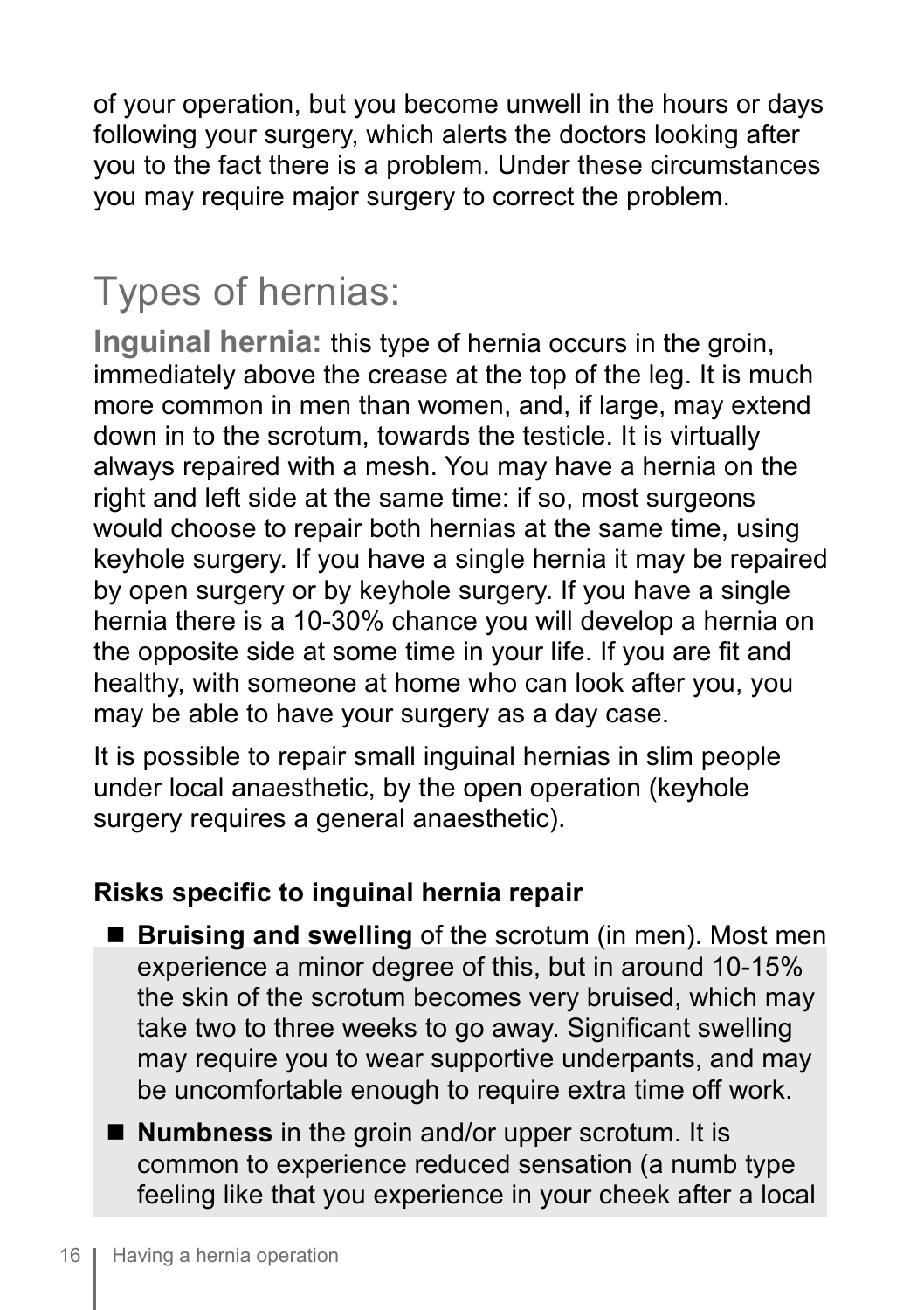anaesthetic injection at the dentists) in those areas for several weeks/months after surgery. This is not painful, although some patients find it an unpleasant sensation, and usually gets better with time. This is more common after open surgery, and rare after keyhole surgery.

■ Chronic pain.Several nerves that supply the skin of the groin, thigh and scrotum/labia travel in close proximity to the hernia. Unfortunately around 10% of patients get long-term groin pain due to nerve irritation, which can last for months after the operation (this is not to be confused with ordinary post-operative pain which is experienced by all patients in the first few days/weeks after surgery, which gradually gets better).

Rarely some patients get permanent pain from the hernia repair. If you are unfortunate enough to get chronic groin pain after your hernia repair, your GP can refer you to the Pain Clinic where specialist doctors can help you sort it out.

■ **Damage to the testicle**. This is a very rare complication. The blood supply to the testicle is very close to the hernia, if the blood supply is damaged the testicle will shrink over the weeks/months after the operation, and it will no longer function. This complication is usually only encountered in an operation for recurrent inguinal hernia.

**E** Groin seroma. This occurs mainly after keyhole surgery. Several days after your operation a lump appears where your hernia lump used to be. This is **not** the hernia having returned, but a ball of fluid which has moved in to the space where the hernia used to be. It will disperse by itself after a few weeks, but may in a few patients last several months. If you develop this you should ignore it as it will go away by itself.

**Femoral hernia;** this is another type of groin hernia,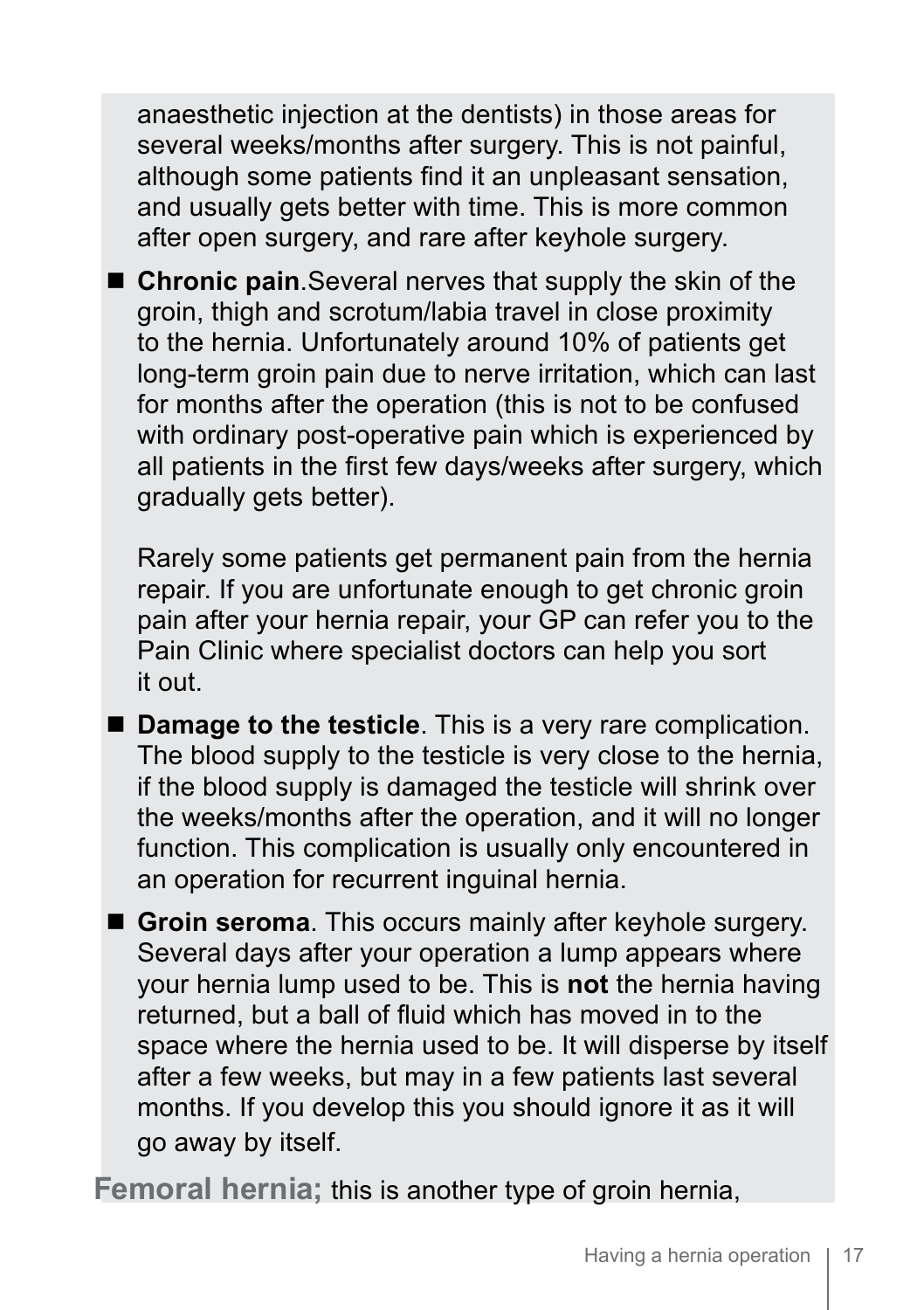occurring immediately below the groin crease at the top of the leg. This type is more common in women than men. It may be repaired by open surgery or keyhole surgery. If you are fit and healthy, with good home support, you can have your operation as a day case. In open surgery your hernia may be repaired with a mesh, or by stitches; if done by keyhole surgery a mesh will be used.

**Umbilical hernia or paraumbilical hernia;** this type of hernia occurs at, or beside, the belly button.The belly button is the scar of the umbilical cord which kept you alive and growing whilst a baby in your mother's womb, it is a site of weakness in the muscles of the belly wall. The lump can be above, below, or to either side of the belly button. It can also push the belly button out, or make it disappear entirely. Most of these hernias are small (less than 2cm/1 inch across), and many people are unaware of them, until it is pointed out to them. It is perfectly safe to have a small umbilical hernia. These hernias are more common if you are overweight, and you are advised to lose weight prior to any surgery. They are also common in people who have a chronic cough.

After getting your weight down to normal, you may find any discomfort from your hernia has stopped, and surgery may no longer be necessary.

Uncommonly, these hernias can enlarge to plum or even grapefruit size, when they may result in weakness and thinning of the skin over them, or development of a strangulated hernia. In these circumstances you may be advised to have an operation to repair the hernia, if your general health allows it.

Small umbilical hernias can be repaired without a mesh, usually by open surgery. Larger umbilical hernias usually require a mesh, and your surgeon may advise repair by keyhole surgery. Very large hernias with abnormally thinned skin over them may require removal of the abnormal skin,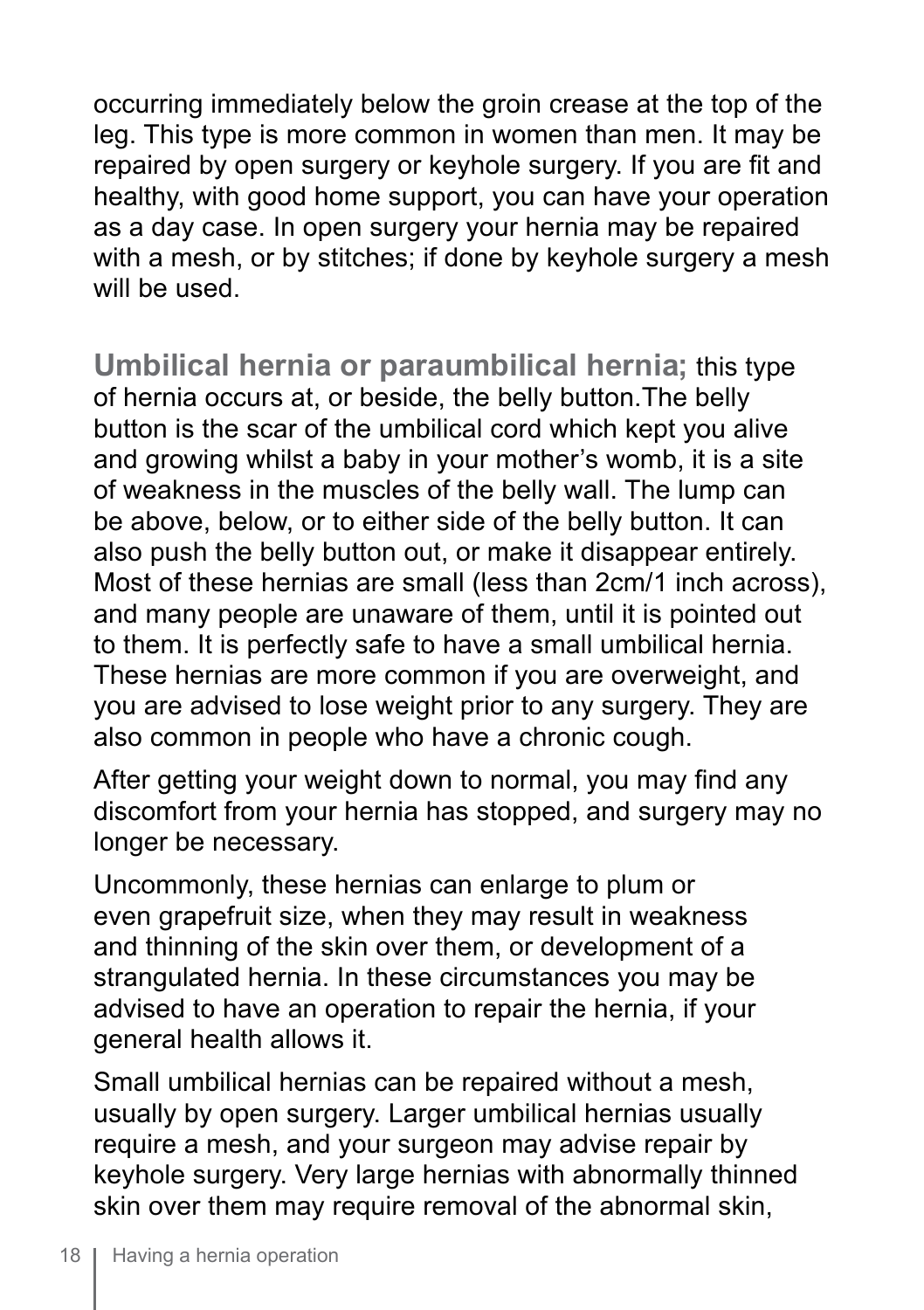which will result in loss of your belly button. Your surgeon will tell you in advance if he/she intends to remove your belly button. Some require more major complex surgery to fix by surgeons who specialize in this operation.

**Epigastric hernia or ventral hernia:** this type of hernia occurs anywhere in a line between the bottom of the breastbone and the belly button. This line (it's anatomical name is linea alba) is where the two large muscles (the "sixpack" muscles) of the belly wall join in the middle. These hernias are a weak spot in that join line. Despite their small size, these hernias can often be quite tender.

Small hernias here can be repaired without a mesh.

**Spigelian hernias and lumbar hernias:** both of these types of hernias are rare, and occur towards the side of the belly. Your surgeon may decide to repair these types of hernias by open surgery (with or without a mesh) or by keyhole surgery (with a mesh).

#### **How soon can I go home after my operation?**

To be able to go home you must be able to drink, be able to eat light meals, and be able to walk about comfortably. Sometimes a patient booked in for day surgery has to be kept in overnight, because they cannot achieve all of these.

You must also be able to pass urine normally. Your surgeon will have given you an estimate of how long you will be in hospital at your clinic visit. Most people need to take tablet-type painkillers after their operation. If you have had keyhole surgery, this may be only required for a few days, but if you have an open operation, you may need to take them for longer.

Everyone is different when it comes to experiencing pain after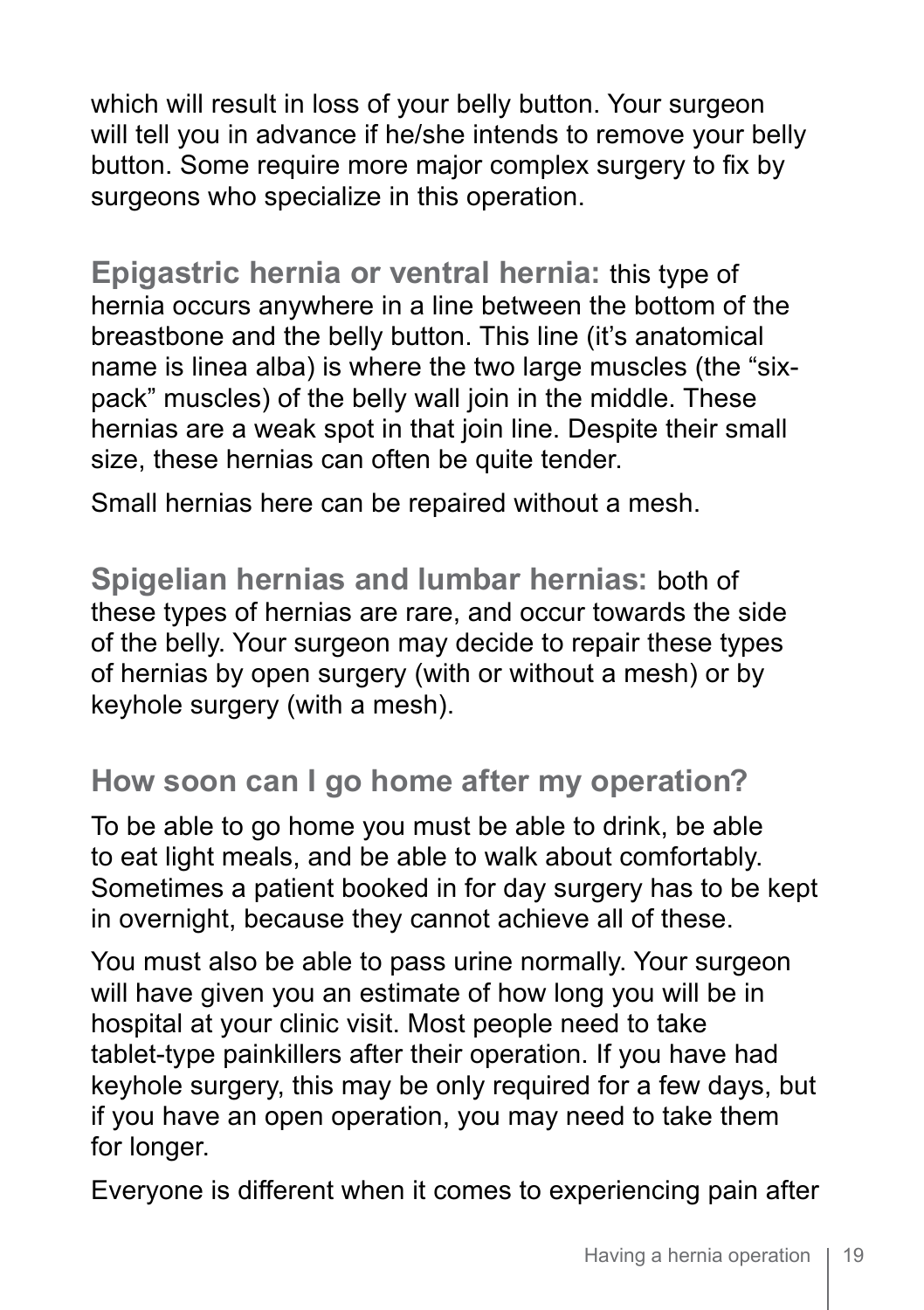an operation, so we can only give you an estimate about how you will feel.

#### **Will I need to have somebody to look after me at home?**

After day case surgery, you should have a responsible adult able to stay with you for 24 hours. Many people feel tired and woozy after a general anaesthetic, so someone able to look after you by making hot drinks, light meals etc is helpful. They can also phone the hospital on your behalf if you have an unexpected problem.

After the first 24 hours, it is helpful to have someone able to do shopping or run errands for you, until you are fully mobile.

### **What will I be able to do when I go home?**

It is normal to feel tired and a bit sore for several days. This is quite normal after hernia surgery. You should rest, and eat only light meals for the first day or two, and avoid any alcohol while taking painkillers stronger than paracetamol.

You may find your bowels tend to be constipated, this is as a result of missing normal meals around the time of your surgery, and is also a side effect of many painkillers. It should settle by itself, but if not, you can use a gentle laxative that you can buy from any chemist.

You may not feel like leaving the house for the first couple of days, but make sure you walk about within the house or around the garden every couple of hours during waking hours to keep the blood circulating in the legs and reduce the chance of a blood clot forming in the legs. If you feel quite sore you should take your pain killers regularly to enable you to move about. If you are still feeling sore and requiring painkillers after you have finished the supply provided by the hospital, contact your GP for a further supply (this is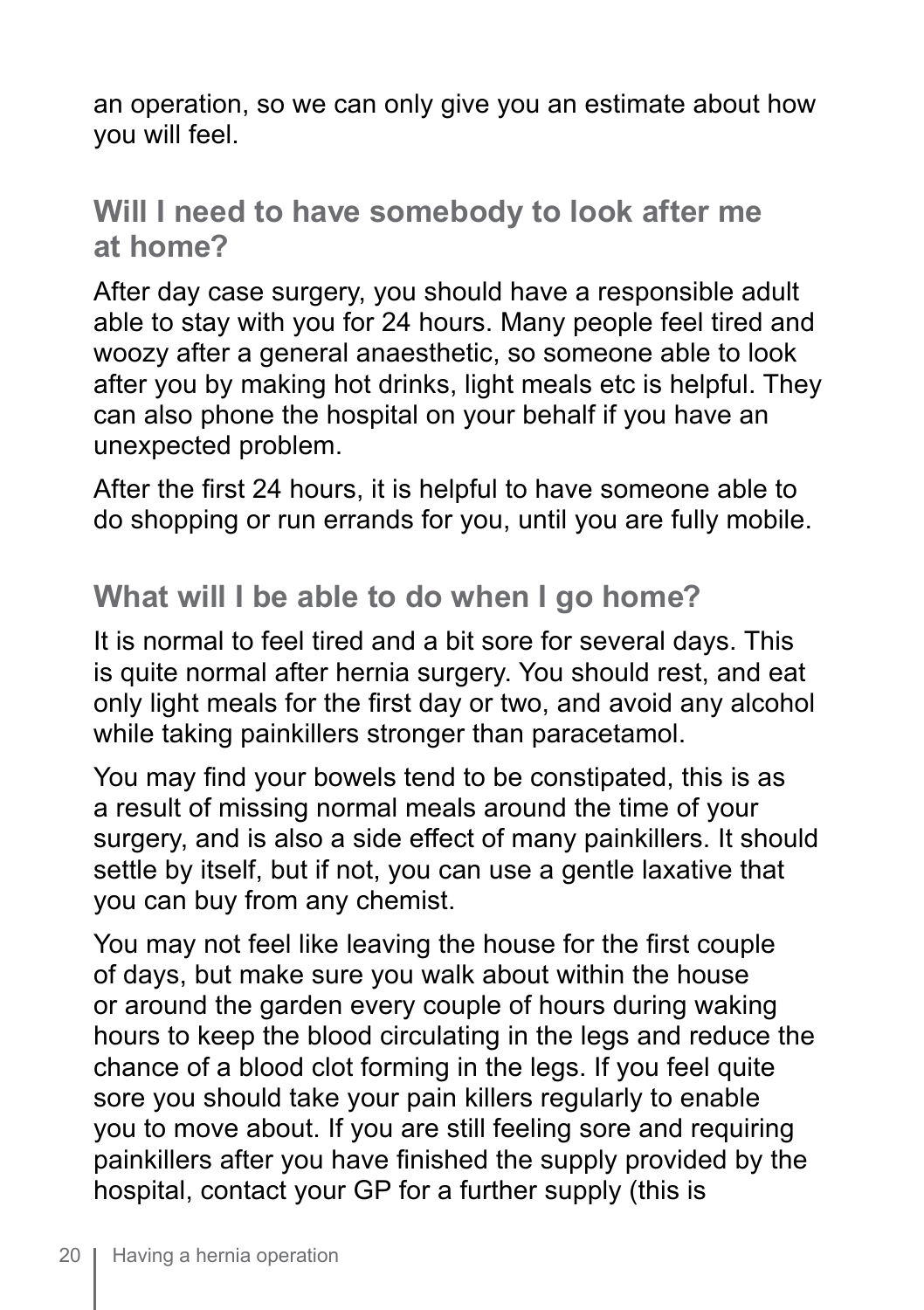seldom necessary).

Younger people will usually return to normal more rapidly than an older person.

#### **What should I do with my wound(s)?**

The nurses on the ward will explain this to you in detail before you leave the hospital.

Most surgeons use skin stitches which go away by themselves, and your wound will be covered by a light dressing. For the first couple of days it is not unusual to have slight blood leakage on to the dressing. After 48 hours wounds are usually sealed enough for you to have a shower and you may have a bath seven days after your surgery provided your wound is clean and dry.

It is normal for the wound to feel hard and tender for several weeks. It is also quite normal for you to feel a lump under the wound, as this is the healing ridge of tissue. The actual scar itself will appear red, and often remains red for many months.

If the skin around the wound develops redness extending more than 1 inch (2cm) from the scar and this does not go away with 24 hours of you noticing it, you should contact your practice nurse, as you may be developing a wound infection.

#### **When will I be able to go back to work?**

This depends on your type of work, and the type of hernia you have had operated on.

A desk job can usually be returned to after a week or two.

A heavy manual job will require longer off work, usually around four to six weeks, or a return to light duties only.

**When can I start to drive again?**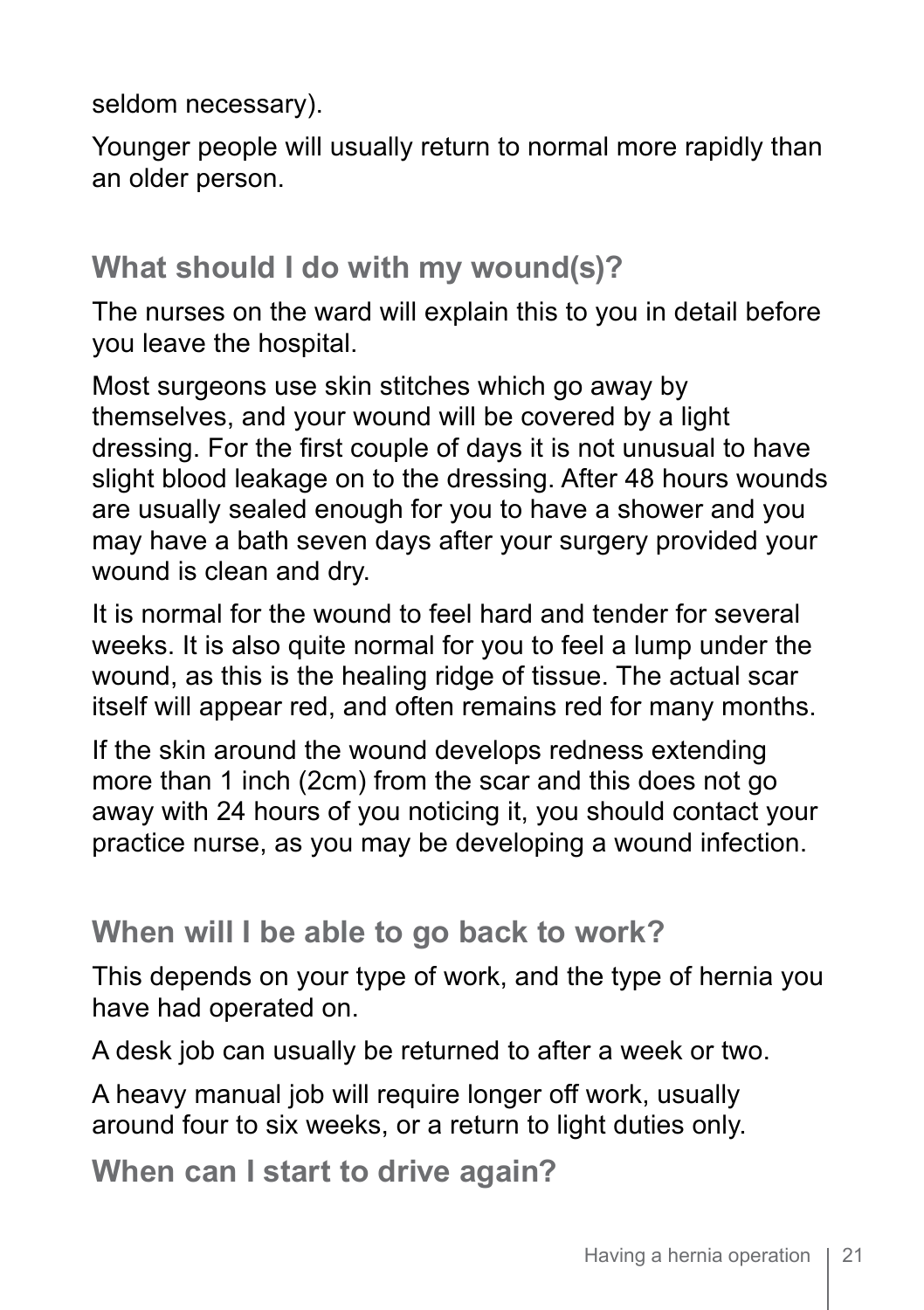You must not drive within 24 hours of a general anaesthetic. It is also recommended that you do not drive while on strong painkillers, as they may make you sleepy. Otherwise, once you can comfortably use all the controls in the car, it is safe to drive. This means being able to perform an emergency stop, and being able to turn round in your seat to safely reverse the car. Most people find they need a week to recover enough to drive safely.

It is always best to check with your insurance company to see if they have any specific rules related to the type of operation you have had done. This is particularly important for professional drivers.

#### **When can I start to exercise again?**

Doctors opinions vary about this because of a lack of any detailed study in to this question. Your surgeon will be able to give you his/her opinion related to your specific type of hernia and the type of sport you have in mind.

#### **Will I be given a hospital review appointment after my operation?**

This varies from surgeon to surgeon. Most surgeons do not routinely see the majority of patients after a hernia repair.

The vast majority of patients make a straightforward recovery from a hernia operation, but if you have problems your GP can refer you back to see your surgeon if they have any concern.

## **Is it possible to be too unfit for hernia surgery?**

Yes. This is usually because of heart problems or lung problems, but a variety of health conditions can make somebody have such a high risk of dying with surgery, that the surgeons will advise them not to have surgery. We may also decide to have an anaesthetic doctor examine someone to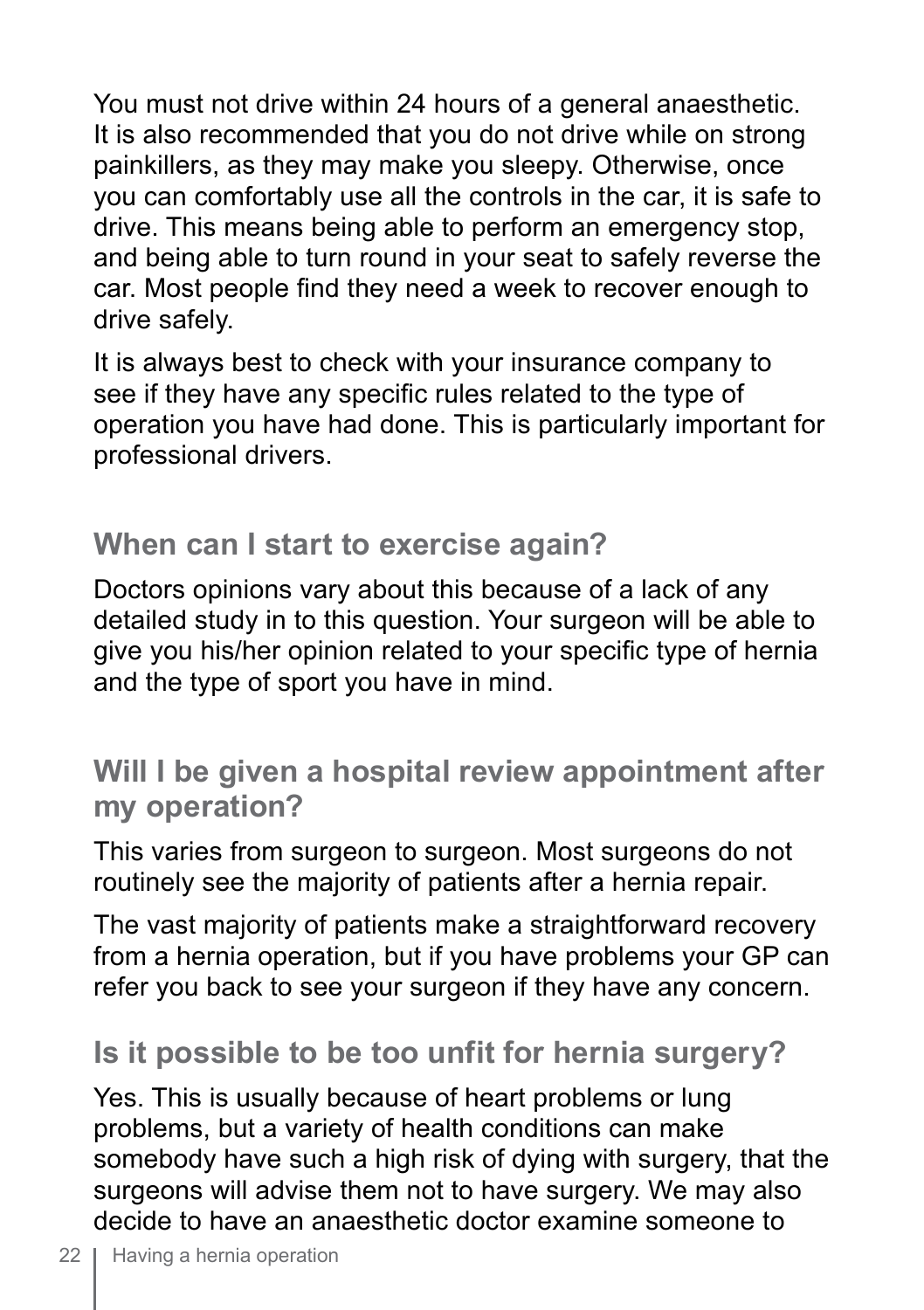help us assess whether they are fit for surgery or not.

If you are advised by a consultant surgeon not to have surgery on your hernia but you still wish to have the operation, you should ask for a second opinion from another consultant surgeon, and we will arrange this for you, or we will ask your GP to arrange it for you.

#### **Is there anything I can do to improve my health before having surgery?**

If you are a smoker you should stop as far in advance (at least six weeks) before your surgery if possible (smoking increases the risk of a chest infection after an anaesthetic and wound problems).

If you are overweight you should try and lose weight to get down to your target weight for your height. Your GP may have a nurse in the practice that can help you with a weight reducing diet or you could join Weightwatchers.

If you are diabetic you need to keep your blood sugar levels in the correct range.

If you have high blood pressure, that needs to be well controlled before you can have surgery.

# Further Information

**https://patient.info/health/hernia-leaflet**

**www.rcseng.ac.uk/patient-care/recovering-from-surgery/ groin-hernia-repair/**

**www.britishherniasociety.org/for-patients/**